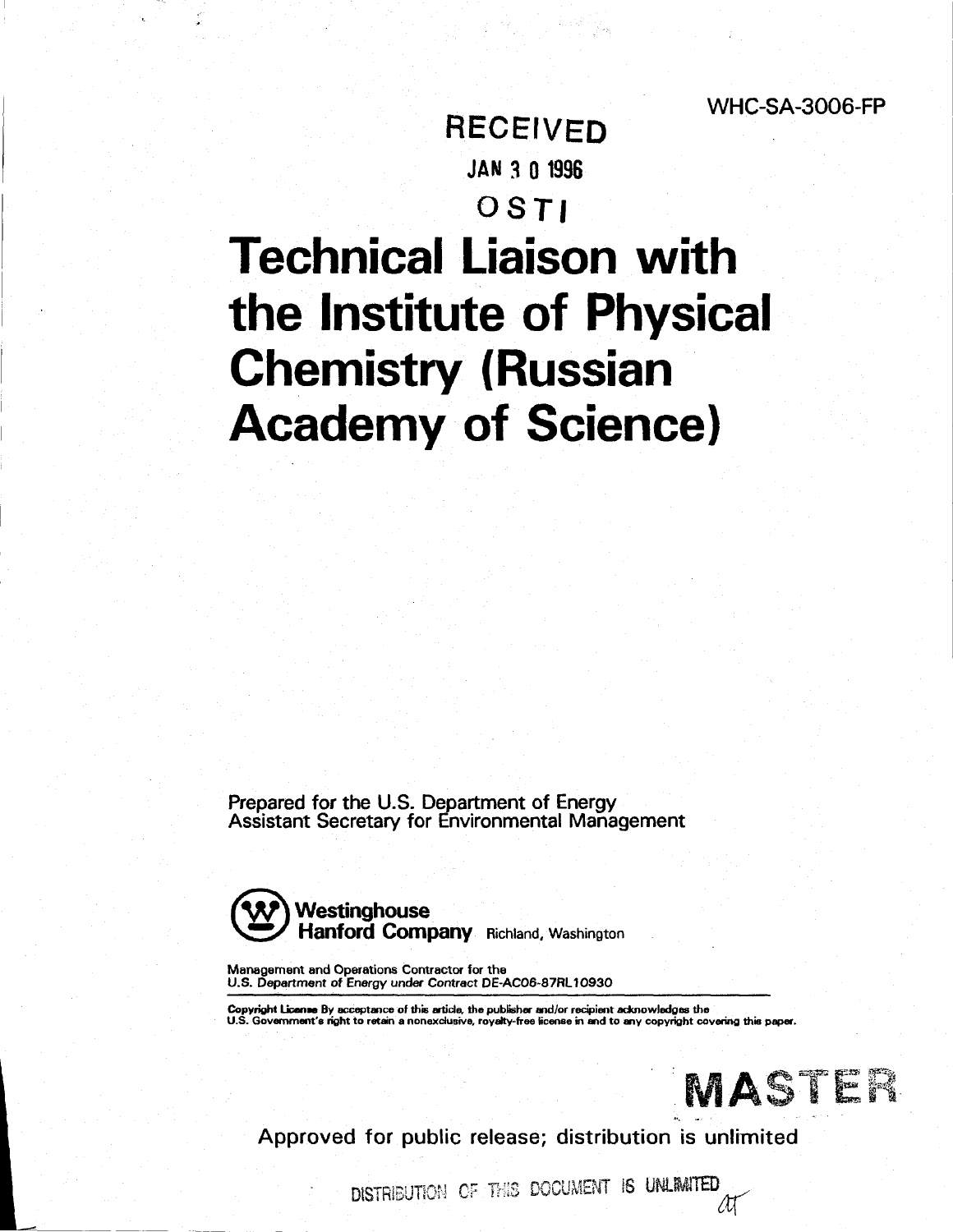#### **LEGAL DISCLAIMER.**

This report was prepared as an account of work sponsored by an agency of the United States Government. Neither the United States Government nor any agency thereof, nor any of their employees, nor any of their contractors, subcontractors or their employees, makes any warranty, express or implied, or assumes any legal liability or responsibility for the accuracy, completeness, or any third party's use or the results of such use of any information, apparatus, product, or process disclosed, or represents that its use would not infringe privately owned rights. Reference herein to any specific commercial product, process, or service by trade name, trademark, manufacturer, or otherwise, does not necessarily constitute or imply its endorsement, recommendation, or favoring by the United States Government or any agency thereof or its contractors or subcontractors. The views and opinions of authors expressed herein do not necessarily state or reflect those of the United States Government or any agency thereof.

This report has been reproduced from the best available copy.

**Printed in the United States of America** 

DiSCLM-2.CHP(1-91)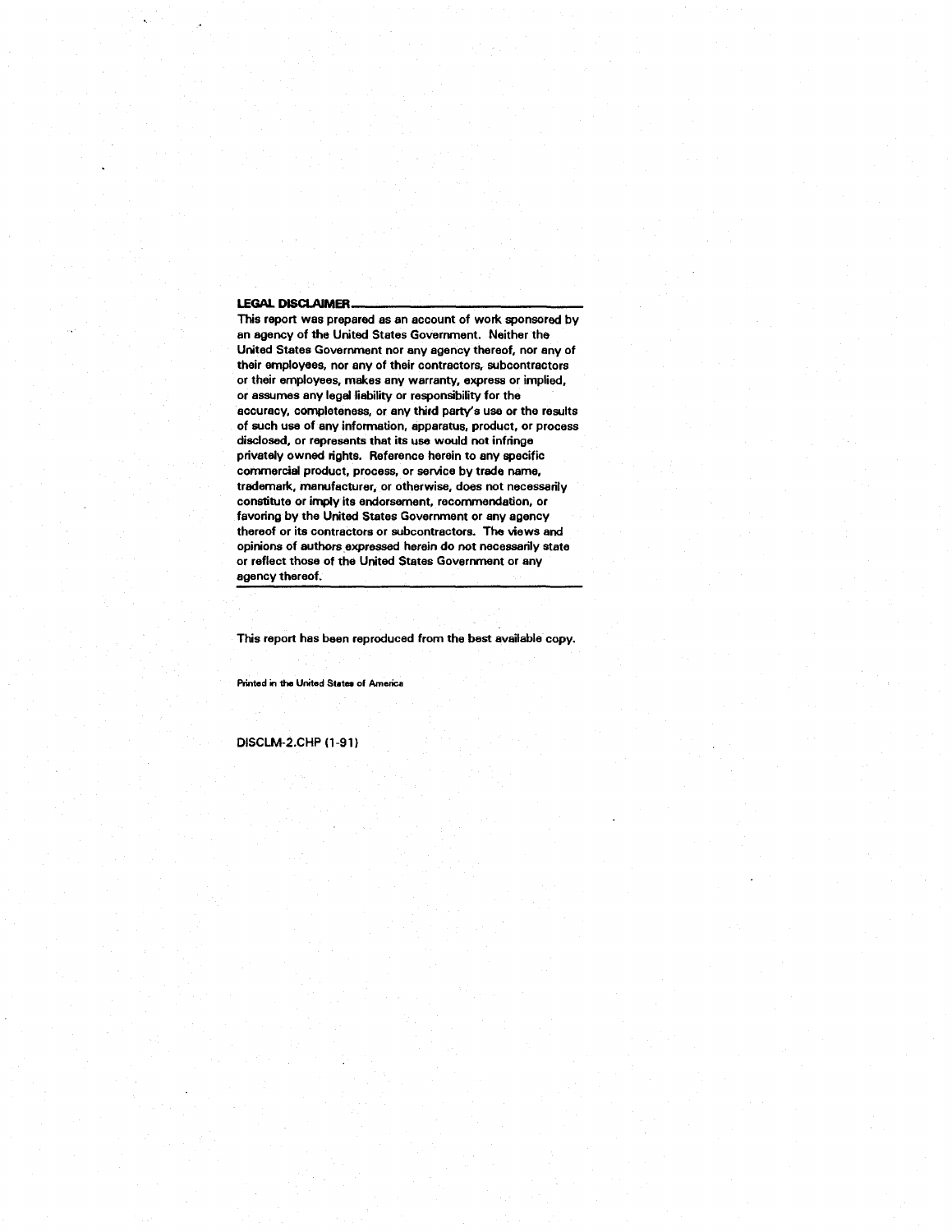WHC-SA-3006-FP<br>CONF-960158--

# **Technical Liaison with the Institute of Physical Chemistry (Russian Academy of Science)**

C. H. Delegard

Date Published December 1995

To Be Presented at Efficient Separations and Processing (ESP) Annual Technical Exchange Meeting January 16-19, 1996 Gaithersburg, Maryland

Prepared for the U.S. Department of Energy Assistant Secretary for Environmental Management



**Management and Operations Contractor for the U.S. Department of Energy under Contract DE-AC06-87RL10930** 

**Copyright License By acceptance of this article, the publisher and/or recipient acknowledges the U.S. Government's right to retain a nonexclusive, royalty-free license in and to any copyright covering this paper.** 

Approved for public release; distribution is unlimited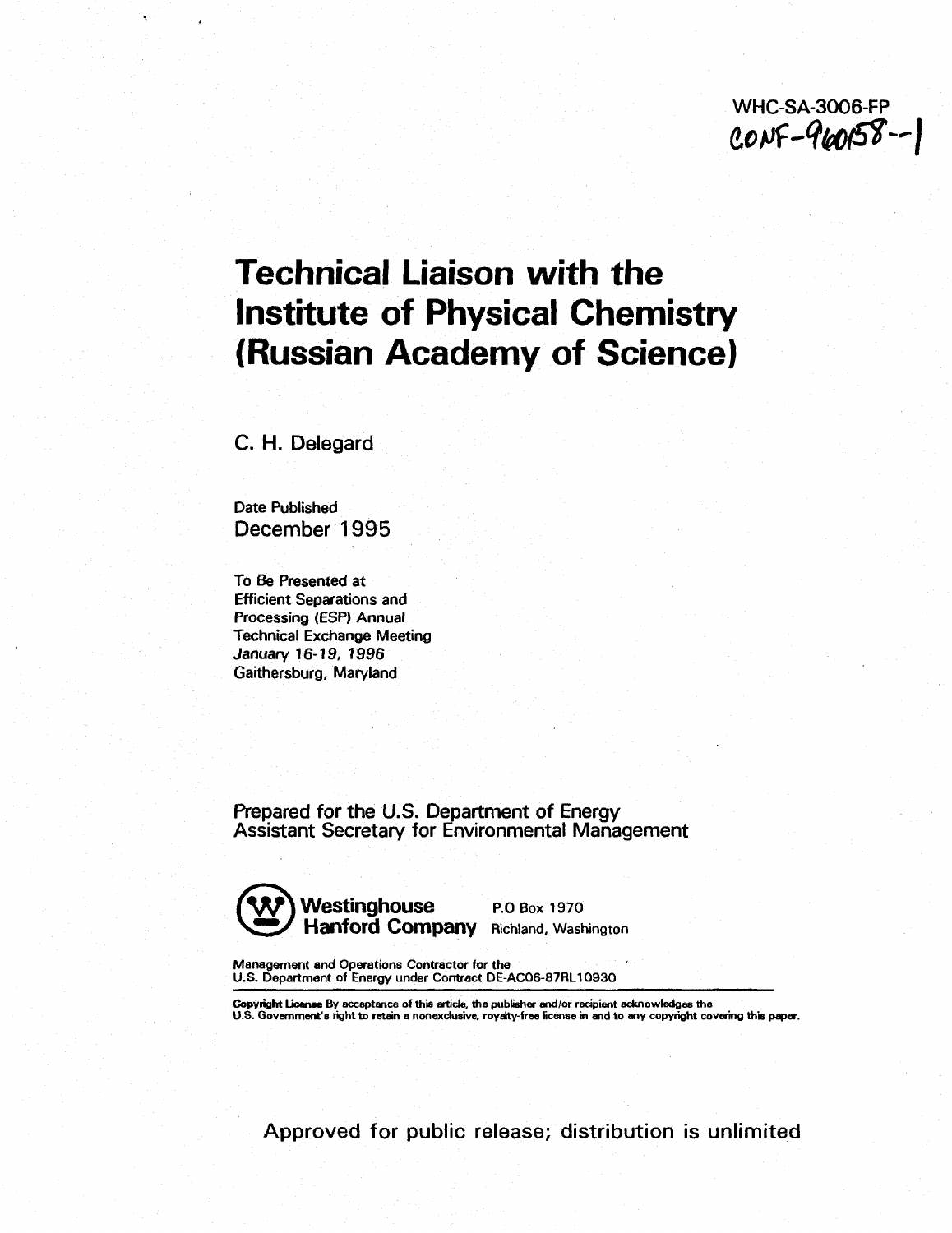# **TECHNICAL LIAISON WITH THE INSTITUTE OF PHYSICAL CHEMISTRY (RUSSIAN ACADEMY OF SCIENCE)**

#### **Task Description**

The Institute of Physical Chemistry of the Russian Academy of Science (IPC/RAS) is engaged by the DOE to conduct studies of the fundamental and applied chemistry of the transuranium elements (TRU; primarily neptunium, Plutonium, and americium; Np, Pu, Am) and technetium (Tc) in alkaline media. This work is being supported by the DOE because the radioactive wastes stored in underground tanks at DOE sites (Hanford, Savannah River, and Oak Ridge) contain TRU and Tc, are alkaline, and the chemistries of TRU and Tc are not well developed in this system. Previous studies at the IPC/RAS centered on the fundamental chemistry and on coprecipitation. Work continuing in FY 1996 will focus more on the applied chemistry of the TRU and Tc in alkaline media and continue effort on the coprecipitation task.

The technical liaison at Westinghouse Hanford Company (WHC) was established to provide information to the IPC/RAS on the Hanford Site waste system, to define and refine the work scope, to help publish IPC/RAS reports in public-release documents and presentations, to compare IPC/RAS results with results from other sources, and to test chemical reactions or processes'proposed by the IPC/RAS with genuine Hanford Site tank waste.

## Technology Needs

EM Focus Area: High-level waste tank remediation

Knowledge of the chemistry of TRU and Tc in alkaline media is vital because isolation of the TRU and Tc to a low-volume high-level waste fraction is a primary goal of Hanford Site tank waste processing (pretreatment). Current knowledge of the chemistry does not reliably predict the TRU and Tc behaviors and distributions (to the solid or solution phases) under existing Hanford Site tank conditions and particularly under possible alkaline waste processing options. Methods must be developed to process tank waste and to separate TRU and Tc from waste and waste process solutions.

### Scientific Background

The TRU (Np, Pu, Am) and Tc are elements which have multiple oxidation states available in aqueous solution. In general, the (IV) oxidation states of these elements form oxides or hydrous oxides of low solubility while the higher oxidation states [(V), (VI), or (VII) for the TRU and (VII) for Tc] give oxyanions of appreciable solubility, especially in highly alkaline solution.

In the absence of complexing agents, chemically reducing conditions decrease the solubility of these elements while oxidizing conditions favor their dissolution. The accessibility of the higher oxidation states increases in the order Am  $\langle$  Pu  $\langle$  Np  $\langle$  Tc. The solubilities of these elements in alkaline media (i.e., their distributions to the solid and solution phases) is a function of their solid phase oxidation state and crystallinity, complexation, possible redox reactions, radiolytic reactions (which can produce oxidants and reductants), and coprecipitation reactions (with bulk waste components).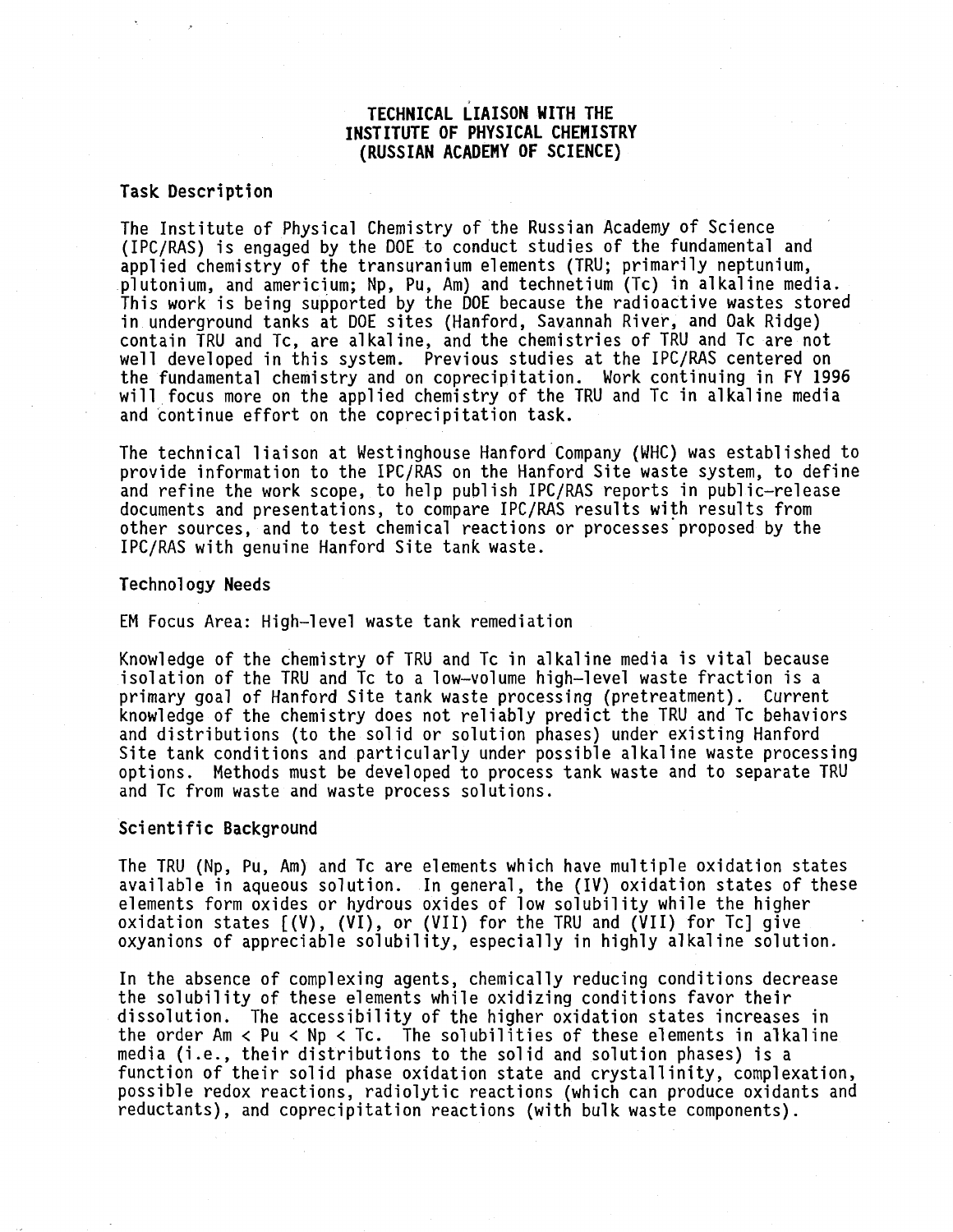### **Technical Approach**

Laboratory-scale studies at the IPC/RAS initially focussed on the solubility, redox reactions, radiolysis effects, and coprecipitation of the TRU and Tc in highly alkaline media. Subsequent studies will continue the investigation of coprecipitation and other methods to remove these radioelements from alkaline waste. The tests and processes performed at the IPC/RAS with simple alkaline systems (simulant wastes) are designed in consultation with the Hanford Site liaison. The processes designed by the IPC/RAS must be verified with genuine wastes available at the Hanford Site. Results from the IPC/RAS and Hanford Site studies will be disseminated in technical publications and presentations.

#### Accomplishments

In 1994, the IPC/RAS prepared a technical literature review of the chemistry of the TRU and Tc in alkaline media. This review was edited and published by the liaison as a WHC document in May 1995. Eleven tasks to investigate the chemistry of the TRU and Tc were proposed by the IPC/RAS; four were selected by the DOE for FY 1995 support:

oxidation and reduction reactions and reagents for Np, Pu, Am, and Tc

- solubilities of Np, Pu, Am, and Tc as functions of oxidation states, hydroxide concentration, and presence of other bulk waste components
- reactions and reagents suitable to coprecipitate Np and Pu in the (V) and (VI) oxidation states
	- gamma radiolysis reactions of Np, Pu, and Tc.

Draft technical reports *on* the four tasks received in September 1995 and January 1996 are being edited for publication as contractor documents.

The studies showed that the strongly reducing conditions necessary to produce tetravalent TRU and Tc increase in the order Am < Pu < Np < Tc. Thus, only hydrazine was found to reduce Tc(VII) to Tc(IV) whereas hydrazine or dithionite reduce Np(V) and Pu(V) to the (IV) state and Am(V) to the (III) state. Other reductants studied (hydroxylamine, sulfite, ascorbate, hydroquinone, thiourea dioxide) were less effective.

Oxidations of Np, Pu, and Tc solids in the (IV) and (V) oxidation states by atmospheric oxygen were studied. Negligible oxidation of Pu(IV) was observed; Np oxidized to the (V) state and Tc to the (VII) state. Other oxidants studied (though not for all radioelements) were ozone, hypochlorite, hypobromite, nitrate, nitrite, persulfate, permanganate, ferrate(VI), chromate, and ferricyanide.

The solubilities of Np(IV) and Pu(IV) hydrous oxides (in the presence of hydrazine) were 10<sup>-o</sup> to 10<sup>-</sup>5 M for Np and 10<sup>-</sup>1 to 10<sup>-515</sup> M for Pu as NaOH concentration increased from 2 to 14 M. The solubilities of pentavalent Np, Pu, and Am were similar above 6 M NaOH increasing from 10~3.' to 10~3.3 M at 14 M NaOH. Technetium(IV) and (V) solubility measurements are very sensitive to air gxidation; in the presence of hydrazine, solubilities range from 10<sup>-3.3</sup> to 10<sup>-3.3</sup> M. Electrodeposited TcO<sub>2</sub>.nH<sub>2</sub>O has a solubility of 10<sup>-0.2</sup> M in 4 M NaOH.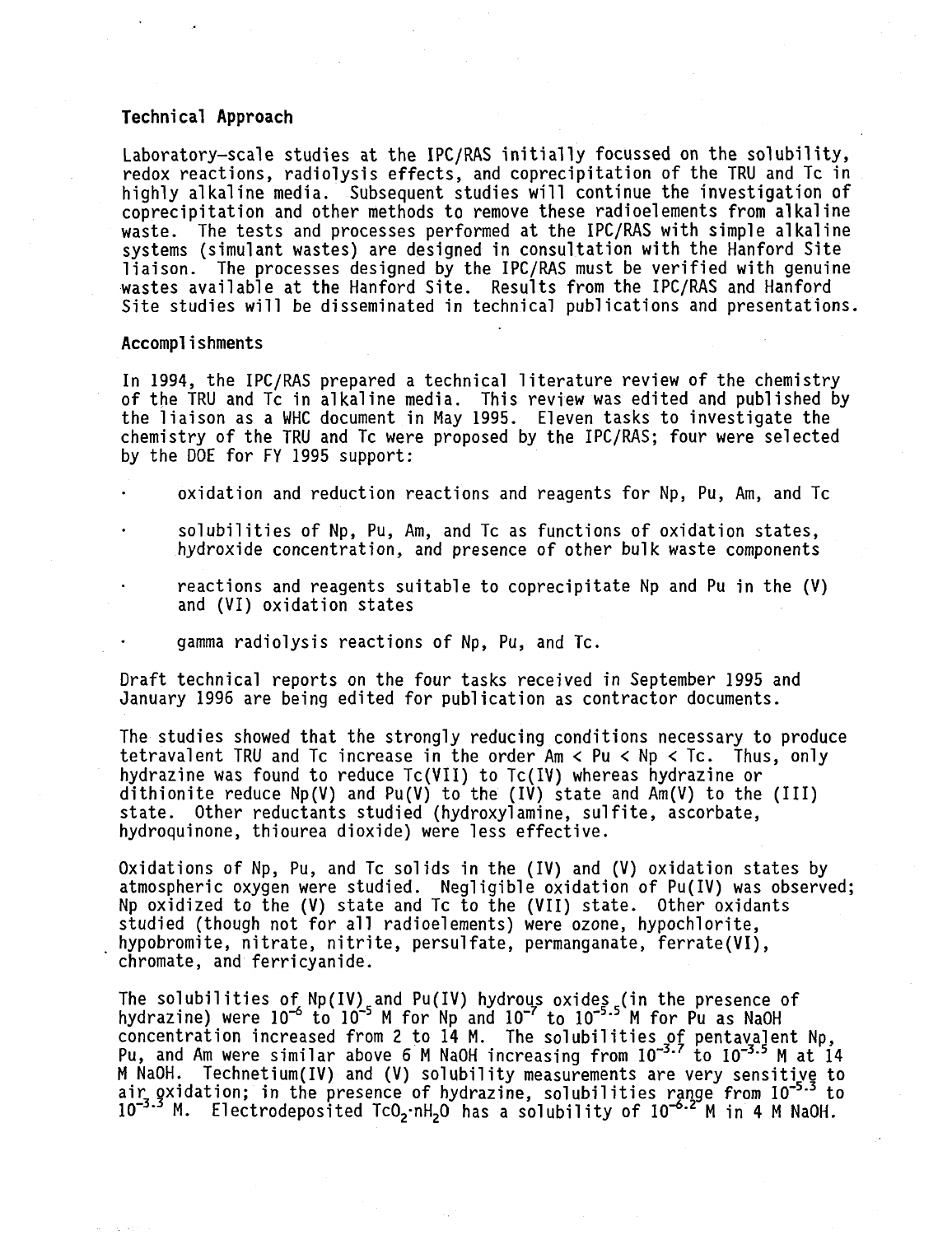Coprecipitation by the method of arising reagents (MAR) was studied for Np and Pu in the (V) and (VI) oxidations states. The MAR uses precipitating agents which initially are soluble in the alkaline solution. Decomposition of the soluble agent to form the precipitating solid then takes place by reduction or thermal means and carrier precipitation of the trace radionuclides occurs. Carriers studied included reduced hydroxides or hydrous oxides of chromium, manganese, iron, and cobalt introduced to solution as soluble complexes or oxidized species. Plutonium solution coprecipitation was satisfactory for most reagents (decontamination factor, DF, up to 1000) whereas Np removal was unsatisfactory (DF of 5 to 20). Further tests to remove solubilized Np by other agents are promising.

Final results of gamma radiolysis studies are not yet reported. Initial results show gamma radiolysis strongly influences redox reactions. The course of the redox reactions can be altered by reagents that themselves are radiplytically active or act as radiolytic scavenging agents.

#### Benefits

Fundamental knowledge of the chemical behavior of the TRU and Tc in alkaline media is essential to the successful design and operation of the pretreatment processes used to segregate the low- and high-level fractions of the Hanford Site tank wastes. Current and future studies to design radionuclide removal processes for the soluble and long-lived Np and Tc radioelements are particularly important to pretreatment and are a central part of the IPC/RAS task.

Results to date from the IPC/RAS show the solubilities of the TRU and Tc are strongly dependent on oxidation state and can be successfully altered by various common chemical oxidants and reductants. Solution decontamination by the MAR for Pu has been shown to be promising; similar results are possible for Np.

Technology Transfer/Collaborations

Institute of Physical Chemistry, Russian Academy of Science, Moscow, Russia

#### Keywords

americium, neptunium, plutonium, technetium, alkaline, sodium hydroxide, solubility, coprecipitation, radiolysis, oxidation, reduction, redox, TWRS, pretreatment, Hanford Site, tank waste

Principal Investigator

Cal Delegard Principal Investigator Westinghouse Hanford Company P.O. Box 1970, MS T6-09 Richland, WA 99352 (509) 373-4658 (509) 373-2843 (FAX) TTP Number RL4-6-C3-42